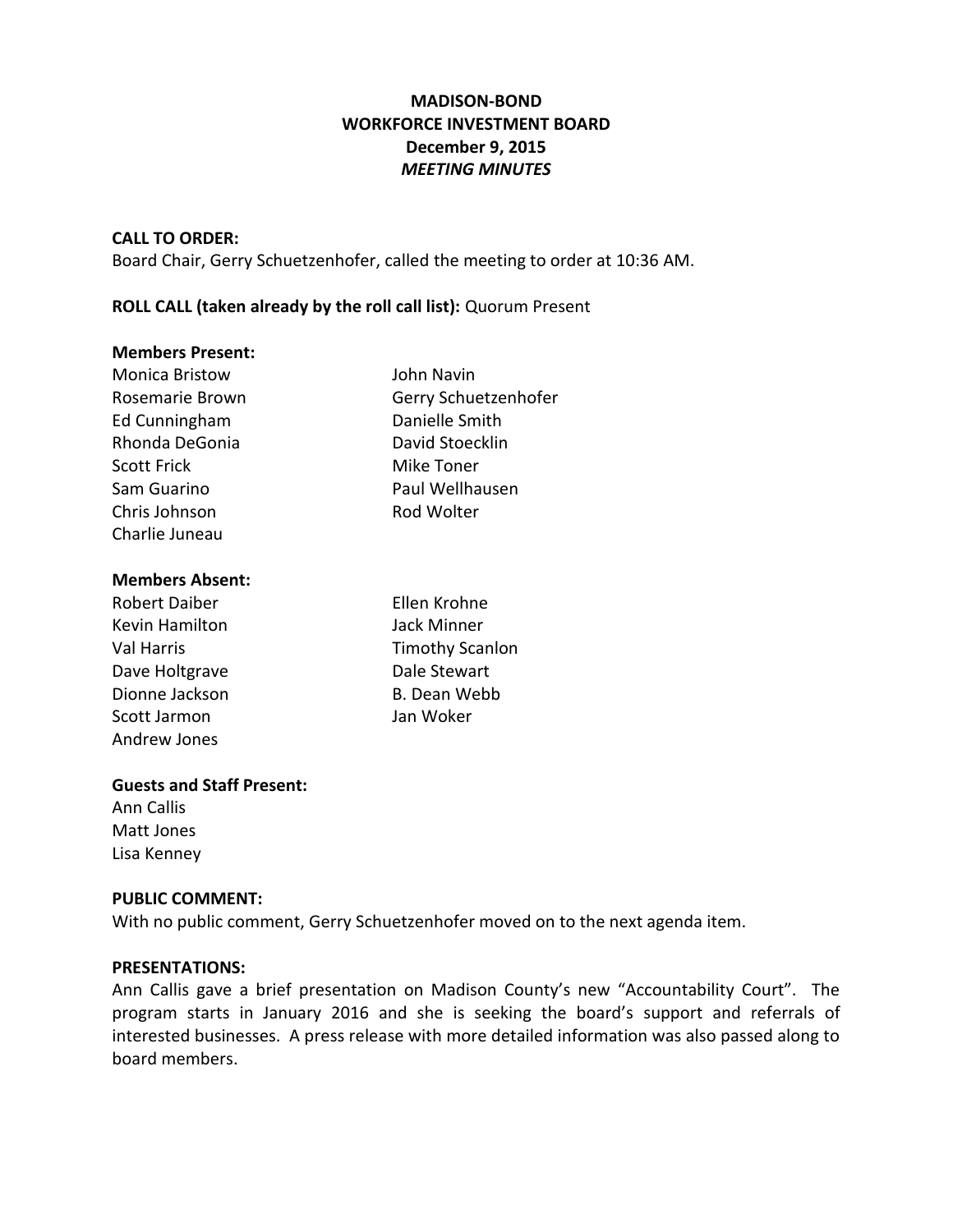## **APPROVAL OF MINUTES (ACTION):**

Gerry Schuetzenhofer asked for a motion to approve the September 24th, 2015 meeting minutes. The motion was made by Rosemarie Brown and seconded by Paul Wellhausen. The minutes were unanimously approved.

## **COMMITTEE REPORTS:**

## **Executive Committee:**

Gerry Schuetzenhofer presented 3 items for full board approval (already approved by the Executive Committee):

#1) WIOA Supportive Service Policy Revision: After discussion and further explanation by David Stoecklin, a motion for approval was made by Rod Wolter and seconded by John Navin. The motion was unanimously approved.

#2) WIOA Self Sufficiency Definition Policy Revision: After discussion and further explanation by David Stoecklin, a motion for approval was made by Charlie Juneau and seconded by Rod Wolter. The motion was unanimously approved.

#3) WIOA Veterans Priority of Service Policy Revision: After discussion and further explanation by David Stoecklin, a motion for approval was made by Paul Wellhausen and seconded by John Navin. The motion was unanimously approved.

### **Supporting Economic Development:**

David Stoecklin gave an update on many current initiatives, including the "Manufacture Your Future & Craft Your Future" effort with the Leadership Council as well as the Ameren/E-Synchronist Business Retention & Expansion visits. David also mentioned that a new committee chair will be needed due to Jim Pennekamp's retirement. In closing, he mentioned that a Work-Based Learning Coordinator will be hired soon and they will be directly involved with many of the supporting economic development projects.

## **Membership and Management:**

David Stoecklin reported that there was no current committee chair and that he would entertain a motion to move the committee's responsibilities under the umbrella of the Executive Committee. The motion was made by Monica Bristow, seconded by Rod Wolter and unanimously approved.

### **CIMET:**

Paul Wellhausen reported that the committee had not met since May 5<sup>th</sup> and the minutes are in the packet. The committee has held off meeting until details are worked out with the one-stop center, partner responsibilities and other items. A meeting will be scheduled in early 2016.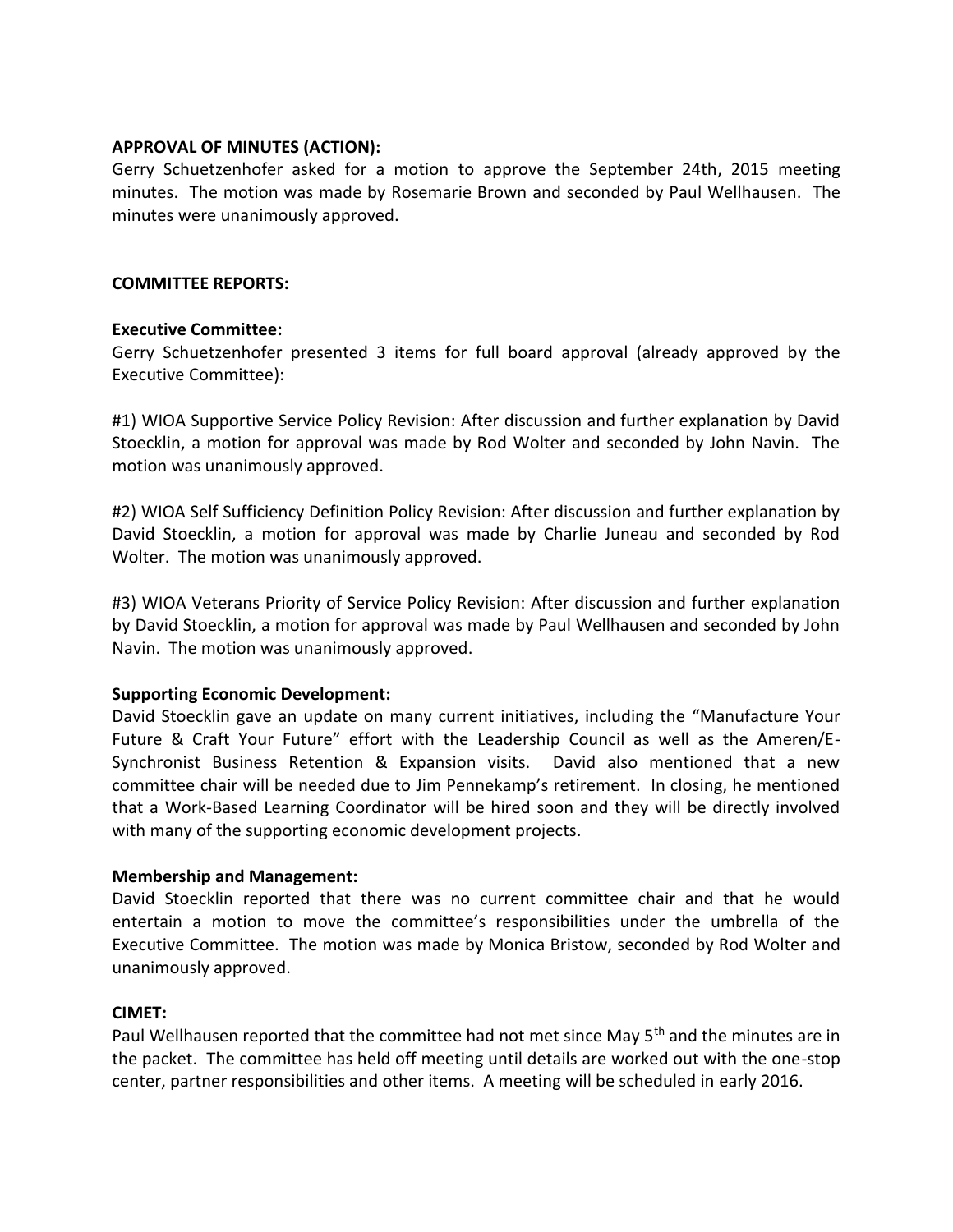### **Communications:**

David Stoecklin reported that the fall edition of the E-Newsletter was released in October and highlighted the Jobs Plus 2015 Job Fair as well as board member Ellen Krohne. David also mentioned that Rhonda DeGonia, board member with IDES, will be retiring at the end of December. The committee continues to market the new one-stop location in Wood River through press release, ads, job listings on the new website and Facebook as well as through recruiting events at the new location. Connie is currently participating in a Social Media Marketing and Online Reputation Management class through Shaw Academy that will educate her on various social media platforms and marketing strategies.

## **Youth Council:**

Rod Wolter reported that the Youth Council did not meet in November. The next youth council meeting will be on January  $20<sup>th</sup>$ , 2016 and the discussion will focus on the 2016 Career Day event at Collinsville High School. Rod also mentioned that the entire list of 2016 Youth Council meeting dates was in the packet.

## **Treasurer's Report:**

David Stoecklin referenced the Treasurer's Report in the packet. There were no additional questions.

## **Business Services:**

Matt Jones referenced the Business Services Activity Report in the packet, which highlights business service activities from September 24th through December 9th. He also highlighted the 20 participants currently in, or having completed, OJT contracts at Worldwide Technologies.

## **Great River Workforce Development Corporation:**

David Stoecklin reported that the current balance of the scholarship fund is \$2,864.80. Advertising requests for the 2015 annual report will be sent out this week and the Board of Directors will meet again in early 2016.

### **Other Business:**

Chairman Dunstan gave an update on the US Steel plant idling situation and mentioned that he would be going to Washington D.C. in January (along with David Stoecklin and Frank Miles)to visit with our local congressional members to discuss a variety of issues related to US Steel and steel imports. He also mentioned that the county is doing everything it can to assist the affected workers and that he is confident the plant will not permanently close. The Chairman closed with an update on the NGA/St. Clair County project.

David Stoecklin referenced the Title 1B report in the packet and explained the current data. He also gave a brief update on WIOA and the new board certification, which is pending with the state. Once the board is certified, there is a 90 day window to rewrite the bylaws.